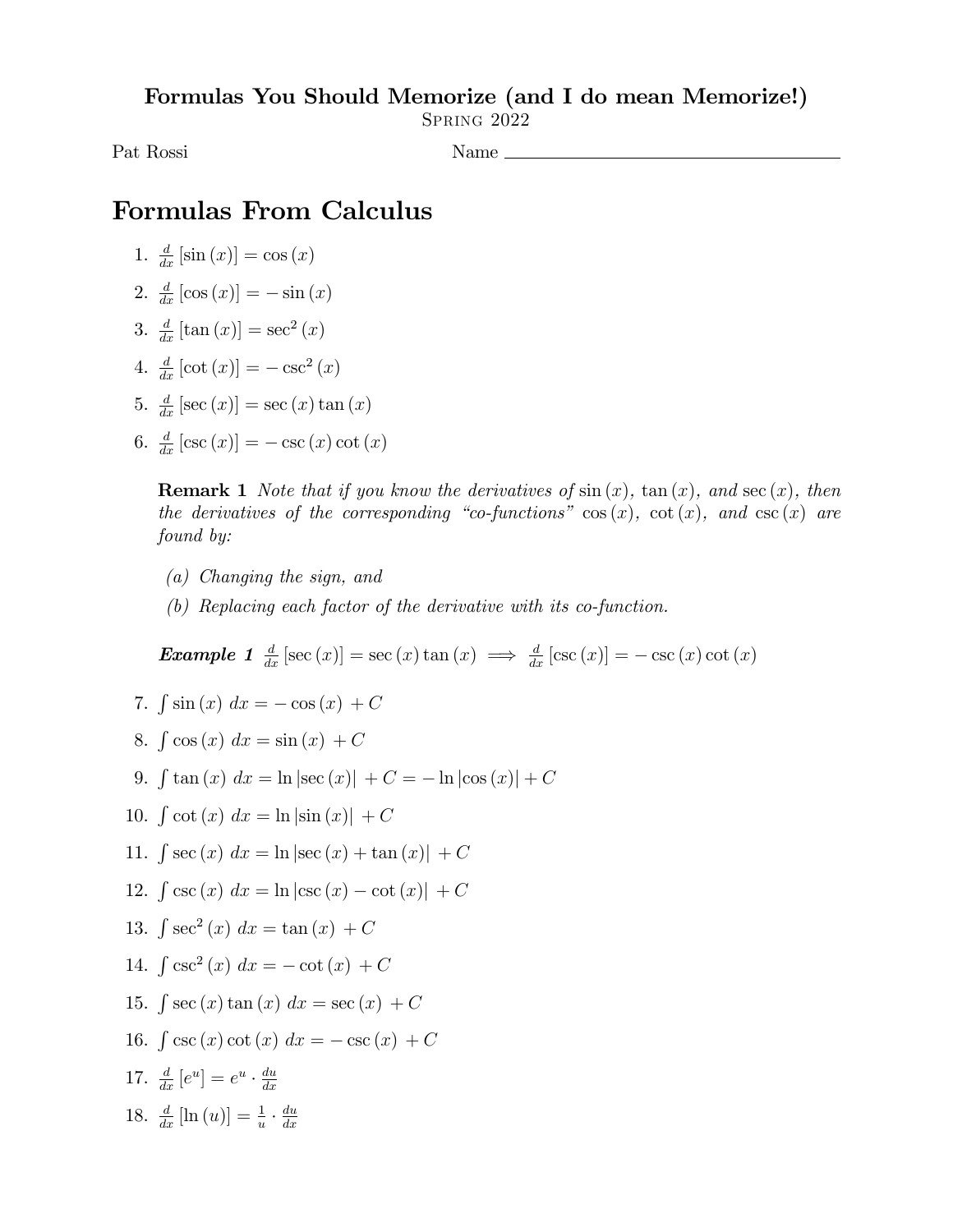19. 
$$
\int e^u du = e^u + C
$$
  
\n20.  $\int \frac{1}{u} du = \ln |u| + C$   
\n21.  $\int u^{-1} du = \ln |u| + C$   
\n22.  $\int \ln (u) du = u \ln (u) - u + C$   
\n23.  $\frac{d}{dx} [\sin^{-1} (u)] = \frac{1}{\sqrt{1-u^2}} \cdot \frac{du}{dx}$   
\n24.  $\frac{d}{dx} [\cos^{-1} (u)] = -\frac{1}{\sqrt{1-u^2}} \cdot \frac{du}{dx}$   
\n25.  $\frac{d}{dx} [\tan^{-1} (u)] = \frac{1}{1+u^2} \cdot \frac{du}{dx}$   
\n26.  $\frac{d}{dx} [\cot^{-1} (u)] = -\frac{1}{1+u^2} \cdot \frac{du}{dx}$   
\n27.  $\frac{d}{dx} [\sec^{-1} (u)] = \frac{1}{|u|\sqrt{u^2-1}} \cdot \frac{du}{dx}$   
\n28.  $\frac{d}{dx} [\csc^{-1} (u)] = -\frac{1}{|u|\sqrt{u^2-1}} \cdot \frac{du}{dx}$ 

**Remark 2** Note that if you know the derivatives of the inverse trig functions  $\sin^{-1}(x)$ ,  $\tan^{-1}(x)$ , and  $\sec^{-1}(x)$ , the derivatives of the corresponding inverse "co-functions" can be found by changing the sign.

29. 
$$
\int \frac{1}{\sqrt{a^2 - u^2}} du = \sin^{-1} \left( \frac{u}{a} \right) + C
$$

30. 
$$
\int \frac{1}{a^2 + u^2} du = \frac{1}{a} \tan^{-1} \left( \frac{u}{a} \right) + C
$$

31. 
$$
\int \frac{1}{u\sqrt{u^2 - a^2}} du = \frac{1}{a} \sec^{-1} \left( \frac{|u|}{a} \right) + C
$$

## Essential Trigonometric Identities

32.  $\sin^2(x) + \cos^2(x) = 1$ 33.  $\tan^2(x) + 1 = \sec^2(x)$ 34.  $\cot^2(x) + 1 = \csc^2(x)$ 

**Remark 3** Identities  $32-34$  are the so-called "Pythagorean Identities".

35. 
$$
\tan(x) = \frac{\sin(x)}{\cos(x)} = \frac{1}{\cot(x)}
$$
  
\n36.  $\cot(x) = \frac{\cos(x)}{\sin(x)} = \frac{1}{\tan(x)}$   
\n37.  $\sec(x) = \frac{1}{\cos(x)}$   
\n38.  $\csc(x) = \frac{1}{\sin(x)}$   
\n39.  $\sin(2x) = 2\sin(x)\cos(x)$   
\n40.  $\cos(2x) = \cos^2(x) - \sin^2(x) = 1 - 2\sin^2(x) = 2\cos^2(x) - 1$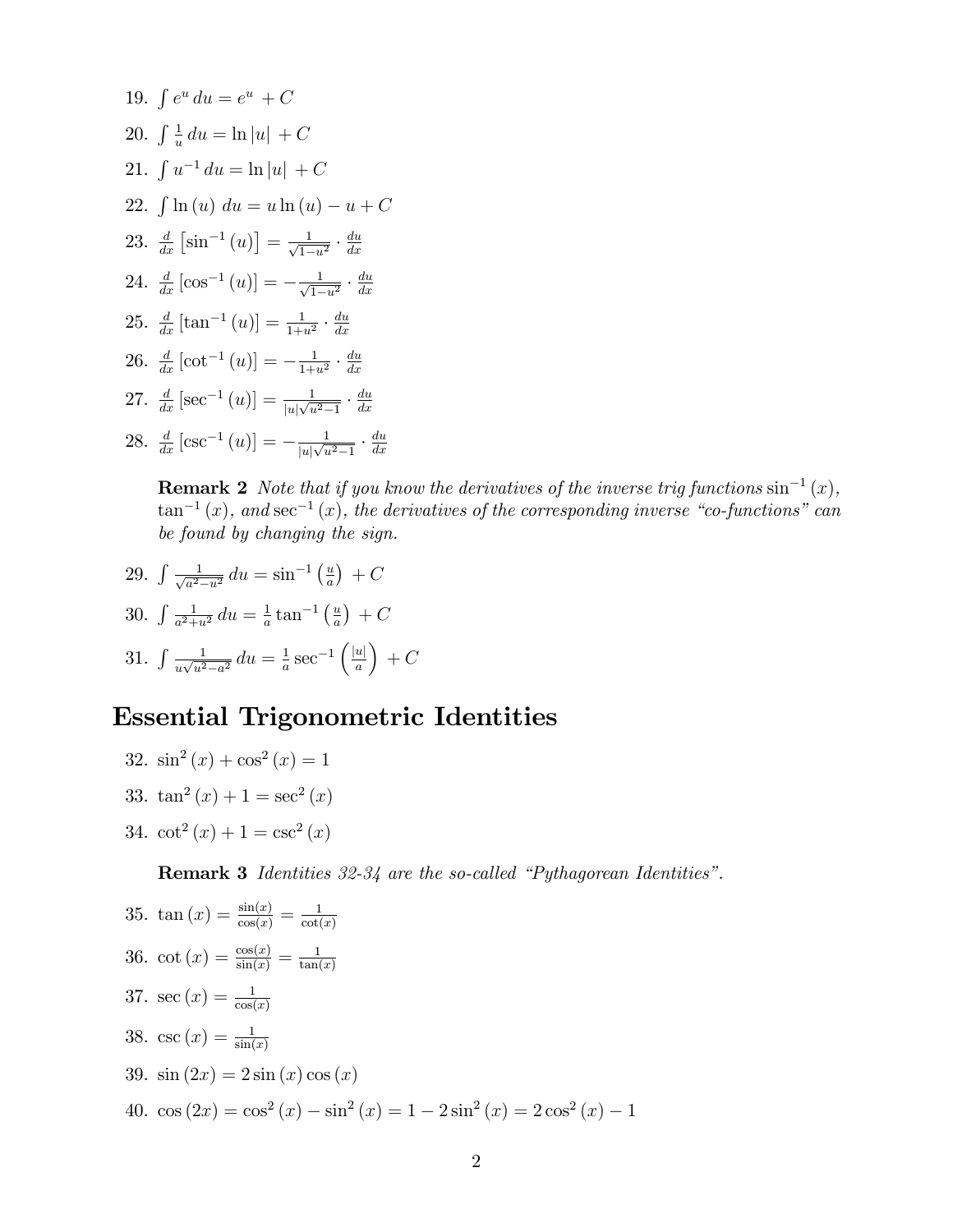## Right Triangle Trig.



# Logs and Exponential Functions

47. 
$$
\ln(xy) = \ln(x) + \ln(y)
$$
  
\n(a)  $\log_a(xy) = \log_a(x) + \log_a(y)$   
\n48.  $\ln\left(\frac{x}{y}\right) = \ln(x) - \ln(y)$   
\n(a)  $\log_a\left(\frac{x}{y}\right) = \log_a(x) - \log_a(y)$   
\n49.  $\ln(x^n) = n \cdot \ln(x)$   
\n(a)  $\log_a(x^n) = n \cdot \log_a(x)$   
\n50.  $\ln(e^x) = x$   
\n(a)  $\log_a(a^x) = x$   
\n51.  $e^{\ln(x)} = x$   
\n(a)  $a^{\log_a(x)} = x$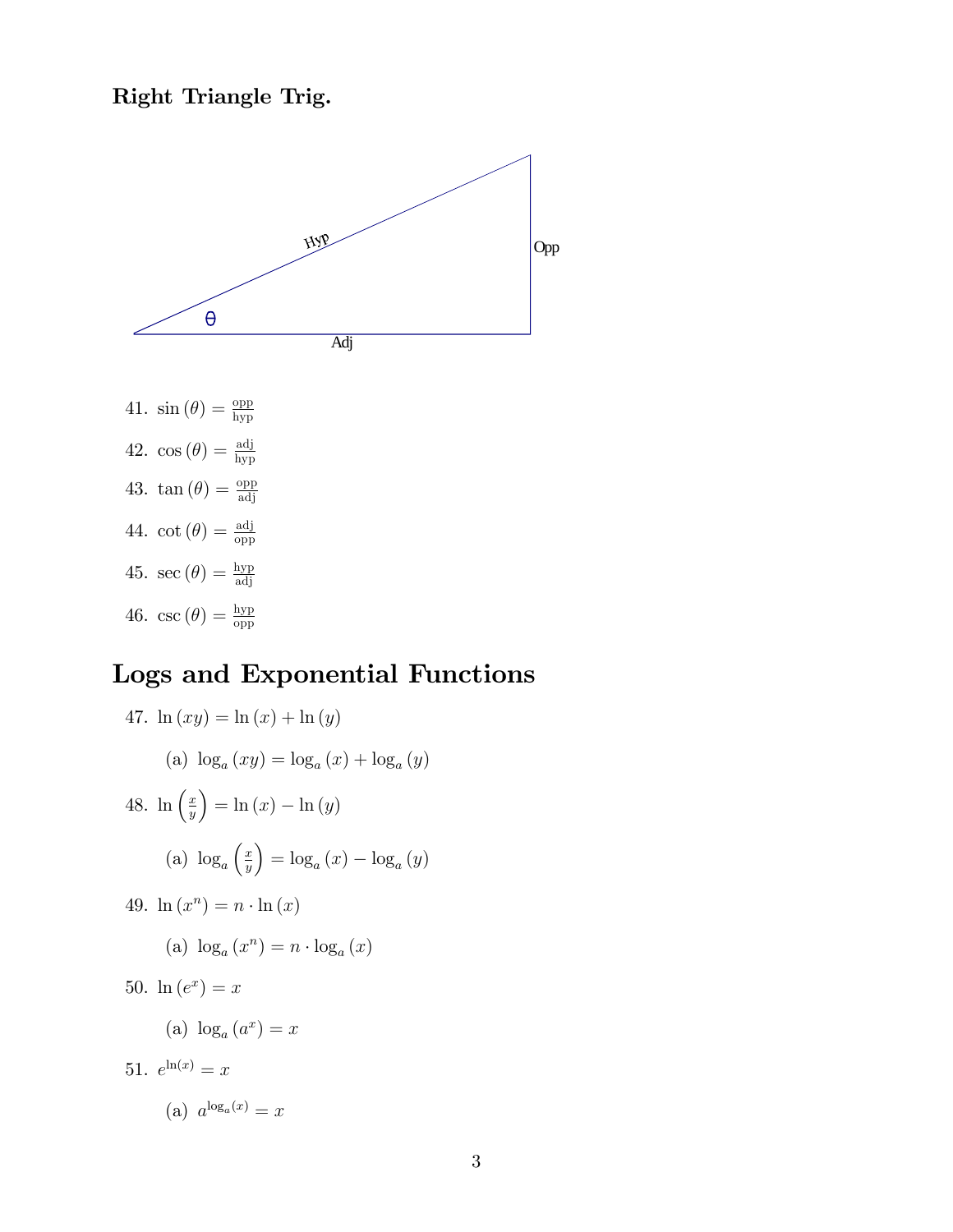- 52.  $ln(e) = 1$ 
	- (a)  $log_a(a) = 1$
- 53.  $\ln(1) = 0$ 
	- (a)  $log_a(1) = 0$
- 54.  $\lim_{x\to\infty} \ln(x) = \infty$ 
	- (a)  $\lim_{x \to \infty} \log_a(x) = \infty$
- 55.  $\lim_{x \to 0^+} \ln(x) = -\infty$

(a) 
$$
\lim_{x\to 0^+} \log_a(x) = -\infty
$$



56.  $e^{x+y} = e^x e^y$ 

$$
(a) a^{x+y} = a^x a^y
$$

57.  $\frac{e^x}{e^y}$  $\frac{e^x}{e^y}=e^{x-y}$ 

$$
(a) \ \frac{a^x}{a^y} = a^{x-y}
$$

58.  $(e^x)^n = e^{xn}$ 

$$
(a) (a^x)^n = a^{xn}
$$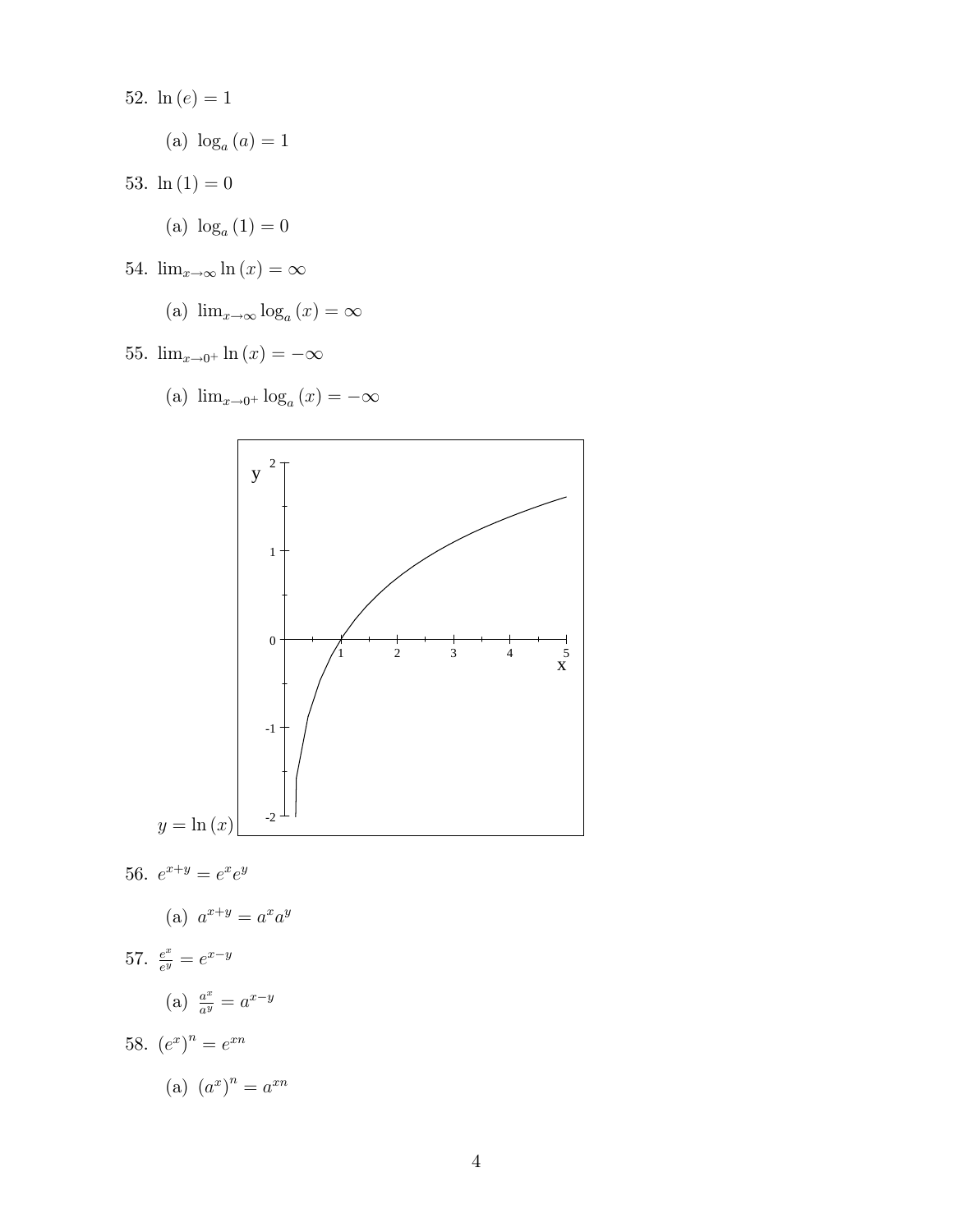- 59.  $\lim_{x\to\infty} e^x = \infty$ 
	- (a)  $\lim_{x \to \infty} a^x = \infty$
- 60.  $\lim_{x \to -\infty} e^x = 0$ 
	- (a)  $\lim_{x \to -\infty} a^x = 0$



61.  $\lim_{x\to 0} (1+x)^{\frac{1}{x}} = e$ 62.  $\lim_{x\to 0} (1 + kx)^{\frac{1}{x}} = e^k$ 

(a) 
$$
\lim_{x \to 0} (1 - kx)^{\frac{1}{x}} = e^{-k}
$$

63.  $\lim_{x \to \infty} (1 + \frac{1}{x})^x = e$ 

64. 
$$
\lim_{x \to \infty} \left(1 + \frac{k}{x}\right)^x = e^k
$$

(a) 
$$
\lim_{x \to \infty} \left(1 - \frac{k}{x}\right)^x = e^{-k}
$$

Remark 4 Note that 62.a and 64.a can be obtained easily from 62 and 64 respectively, by "plugging in"  $-k$  in place of  $k$ .

65.  $(xy)^n = x^n y^n$ 66.  $\left(\frac{x}{y}\right)$  $\overline{y}$  $\Big)^n = \frac{x^n}{n^n}$  $\overline{y^n}$ 

### Calculus of General Logs and Exponentials

67. 
$$
\frac{d}{dx} [a^x] = \ln (a) \cdot a^x
$$
  
\n68. 
$$
\frac{d}{dx} [a^u] = \ln (a) \cdot a^u \cdot \frac{du}{dx}
$$
  
\n69. 
$$
\int a^u du = \frac{1}{\ln(a)} a^u + C
$$
  
\n70. 
$$
\frac{d}{dx} [\log_a (x)] = \frac{1}{\ln(a)} \cdot \frac{1}{x}
$$
  
\n71. 
$$
\frac{d}{dx} [\log_a (u)] = \frac{1}{\ln(a)} \cdot \frac{1}{u} \cdot \frac{du}{dx}
$$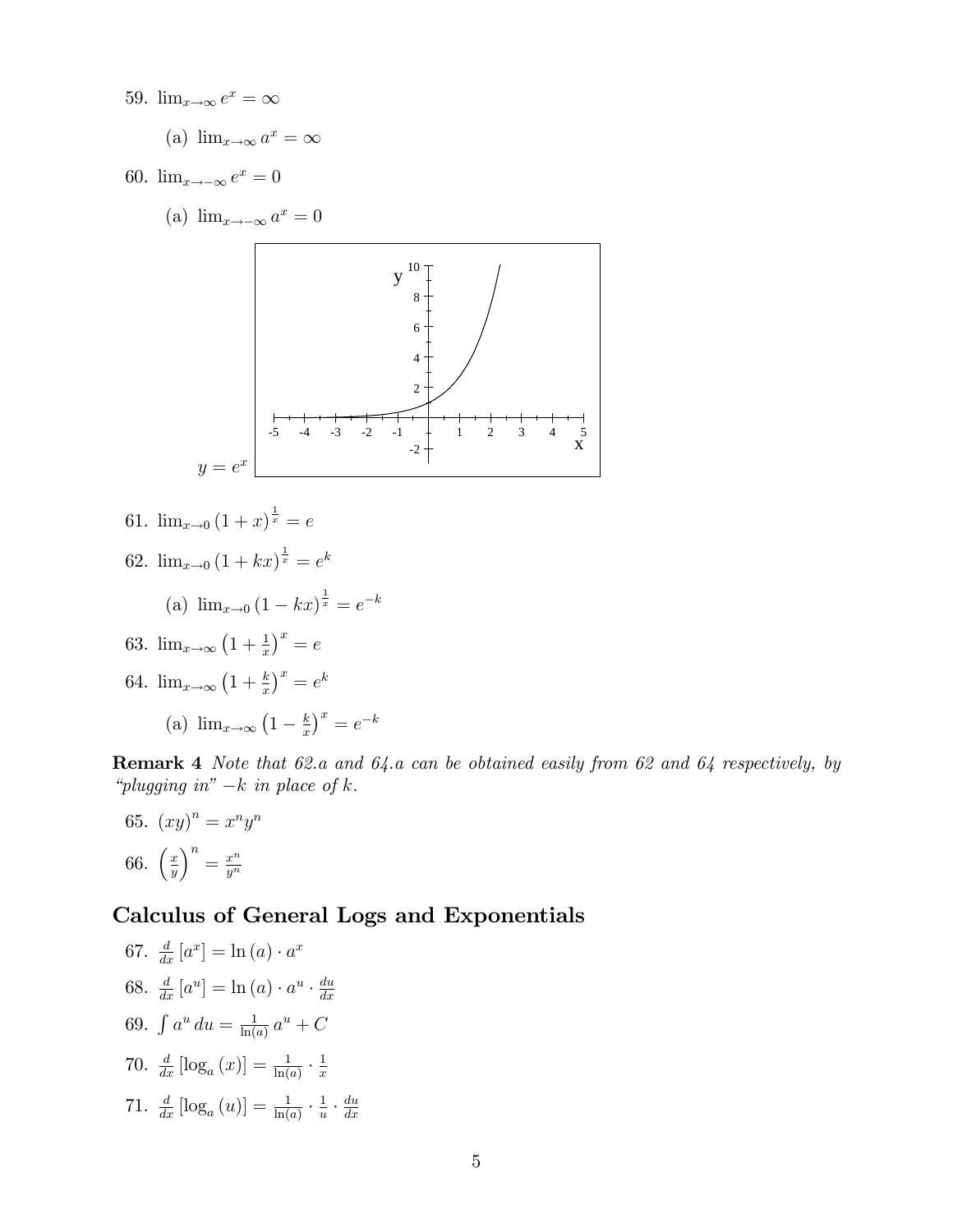## By-Passing U-Substitution, Given Simple Composite Functions

Suppose that  $F(x)$  is an anti-derivative of  $f(x)$ . (i.e., suppose that  $\int f(x) dx = F(x) + C$ )

Then if k and c are constants, the following general principles hold:

$$
\int f(kx) dx = \frac{1}{k} F(kx) + C \qquad \text{and} \qquad \int f(kx + c) dx = \frac{1}{k} F(kx + c) + C
$$

#### Some Cases in Point:

$$
\int \sin(kx) dx = -\frac{1}{k} \cos(kx) + C
$$
  

$$
\int \sin(kx + c) dx = -\frac{1}{k} \cos(kx + c) + C
$$
  

$$
\int \cos(kx) dx = \frac{1}{k} \sin(kx) + C
$$
  

$$
\int \cos(kx + c) dx = \frac{1}{k} \sin(kx + c) + C
$$
  

$$
\int e^{kx} dx = \frac{1}{k} e^{kx} + C
$$
  

$$
\int e^{kx+c} dx = \frac{1}{k} e^{kx+c} + C
$$
  

$$
\int \frac{1}{kx} dx = \frac{1}{k} \ln(kx) + C
$$
  

$$
\int \frac{1}{kx+c} dx = \frac{1}{k} \ln(kx + c) + C
$$

## Series and Sums

### Finite Series

- 72.  $\sum_{i=0}^{n} r^i \cdot a = \frac{1-r^{n+1}}{1-r}$  Finite Geometric Series with ratio r.
- 73.  $\sum_{i=0}^{n} (ki + a) = \frac{n+1}{2}(a_1 + a_2)$  Arithmetic Series with common difference k.

74. 
$$
\sum_{i=1}^{n} a_i = \sum_{i=1}^{k} a_i + \sum_{i=k+1}^{n} a_i
$$

### **Infinite Series**

- 75. If  $\sum_{n=1}^{\infty} a_n$  converges, then  $a_n \to 0$ . Conversely, if  $a_n$  does not go to 0, then the series must diverge.
- 76.  $\sum_{n=1}^{\infty}$  $\frac{1}{n} = 1 + \frac{1}{2} + \frac{1}{3} + \frac{1}{4} + \ldots + \frac{1}{n} + \ldots$  is the **Harmonic Series.** It diverges.
- 77. The series:

(a) 
$$
\sum_{n=1}^{\infty} \frac{(-1)^{n+1}}{n} = 1 - \frac{1}{2} + \frac{1}{3} - \frac{1}{4} + \dots + \frac{(-1)^{n+1}}{n} + \dots
$$
 and  
(b) 
$$
\sum_{n=1}^{\infty} \frac{(-1)^n}{n} = -1 + \frac{1}{2} - \frac{1}{3} + \frac{1}{4} - \dots + \frac{(-1)^n}{n} + \dots
$$

are Alternating Harmonic Series. These series converge.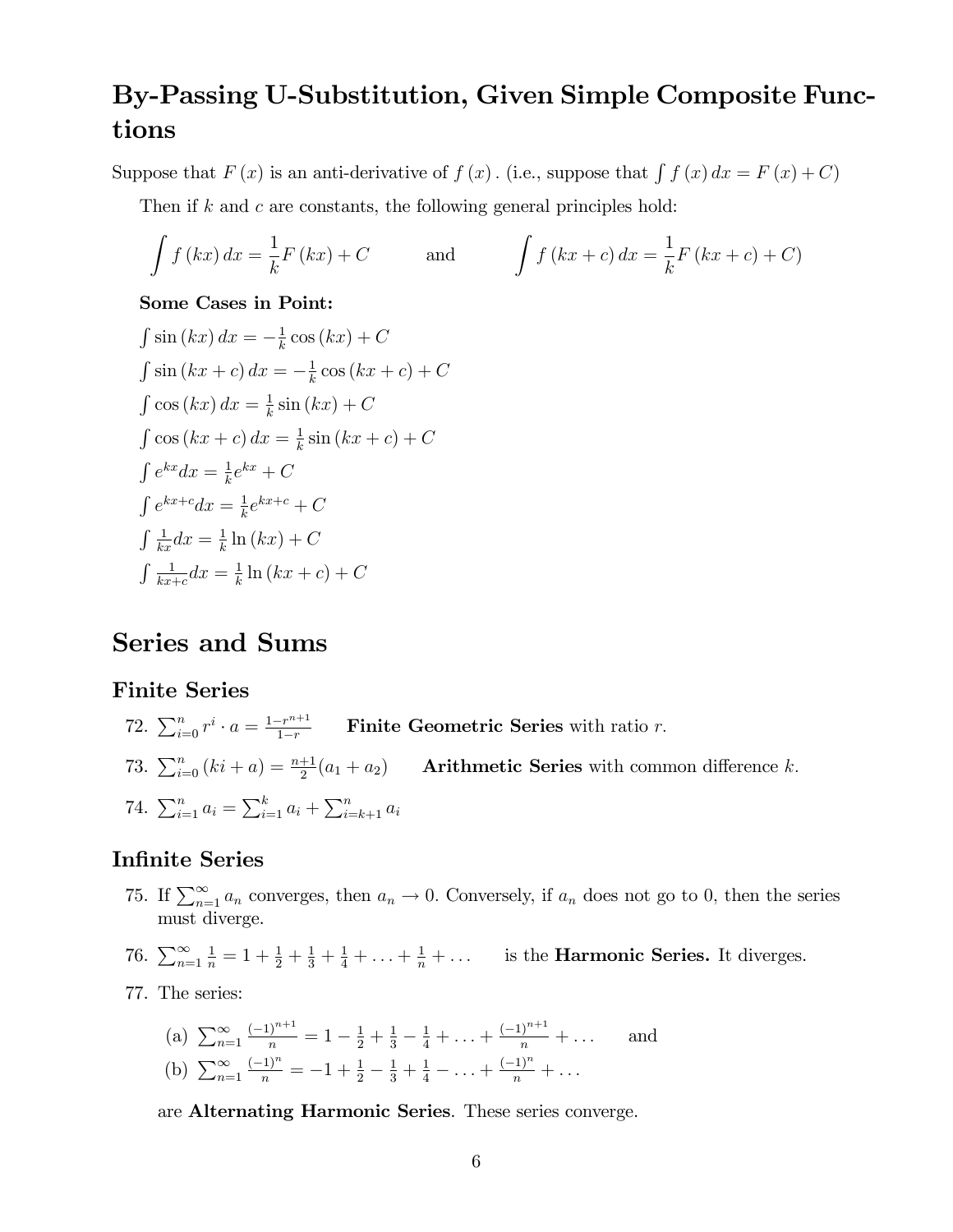- 78.  $\sum_{n=0}^{\infty} r^n a = a + ra + r^2 a + r^3 a + \ldots + r^n a + \ldots$  is the Geometric Series with ratio r.
	- (a) If  $|r| < 1$ , the series converges, and the sum is given by  $\frac{\text{first term}}{1-r}$ .
	- (b) If  $|r| \geq 1$ , the series diverges.
- 79. The series:
	- (a)  $\sum_{n=1}^{\infty} (-1)^{n+1} a_n = a_1 a_2 + a_3 a_4 + \ldots + (-1)^{n+1} a_n + \ldots$  and (b)  $\sum_{n=1}^{\infty} (-1)^n a_n = -a_1 + a_2 - a_3 + a_4 - \ldots + (-1)^{n+1} a_n + \ldots$  where: 1.  $a_n > 0$ 
		- 2.  $a_n \geq a_{n+1}$
		- 3.  $\lim_{n\to\infty} a_n = 0$ are Alternating Series. They converge. Also:

$$
\left| \sum_{n=1}^{\infty} \left( -1 \right)^{n+1} a_n - \sum_{n=1}^{k} \left( -1 \right)^{n+1} a_n \right| \le |a_{k+1}|
$$

(A similar statement can be made for  $\sum_{n=1}^{\infty} (-1)^n a_n$ )

- 80. Direct Comparison Test Let  $\sum_{n=1}^{\infty} a_n$  and  $\sum_{n=1}^{\infty} b_n$  be such that  $a_n$  and  $b_n$  are non-negative for all but finitely many terms.
	- (a) If  $a_n \leq b_n$  for all but finitely many terms and  $\sum_{n=1}^{\infty} b_n$  converges, then  $\sum_{n=1}^{\infty} a_n$ converges also.
	- (b) If  $a_n \leq b_n$  for all but finitely many terms and  $\sum_{n=1}^{\infty} a_n$  diverges, then  $\sum_{n=1}^{\infty} b_n$ diverges also.
	- (c) If  $a_n \leq b_n$  and  $\sum_{n=1}^{\infty} a_n$  converges, this tells us nothing about  $\sum_{n=1}^{\infty} b_n$ .
	- (d) If  $a_n \leq b_n$  and  $\sum_{n=1}^{\infty} b_n$  diverges, this tells us nothing about  $\sum_{n=1}^{\infty} a_n$ .
- 81. Limit Comparison Test Let  $\sum_{n=1}^{\infty} a_n$  and  $\sum_{n=1}^{\infty} b_n$  be such that  $a_n$  and  $b_n$  are nonnegative for all but finitely many terms.
	- (a) If  $\lim_{n\to\infty} \frac{a_n}{b_n} = c$ , where c is **non-zero and finite** (i.e.  $0 < c < \infty$ ), then both  $\sum_{n=1}^{\infty} a_n$  and  $\sum_{n=1}^{\infty} b_n$  converge, or both diverge.
	- (b) If  $\lim_{n\to\infty} \frac{a_n}{b_n}$  $\frac{a_n}{b_n} = 0$  or if  $\lim_{n \to \infty} \frac{a_n}{b_n}$  $\frac{a_n}{b_n} = \infty$ , we can conclude nothing. In this case, we have made a poor choice for comparison. Choose another series for comparison.
- 82. **p-series** The series  $\sum_{n=1}^{\infty}$  $\frac{1}{n^p}$  where p is a positive constant, is the **p-series**. This series converges if  $p > 1$  and diverges if  $p \leq 1$ .